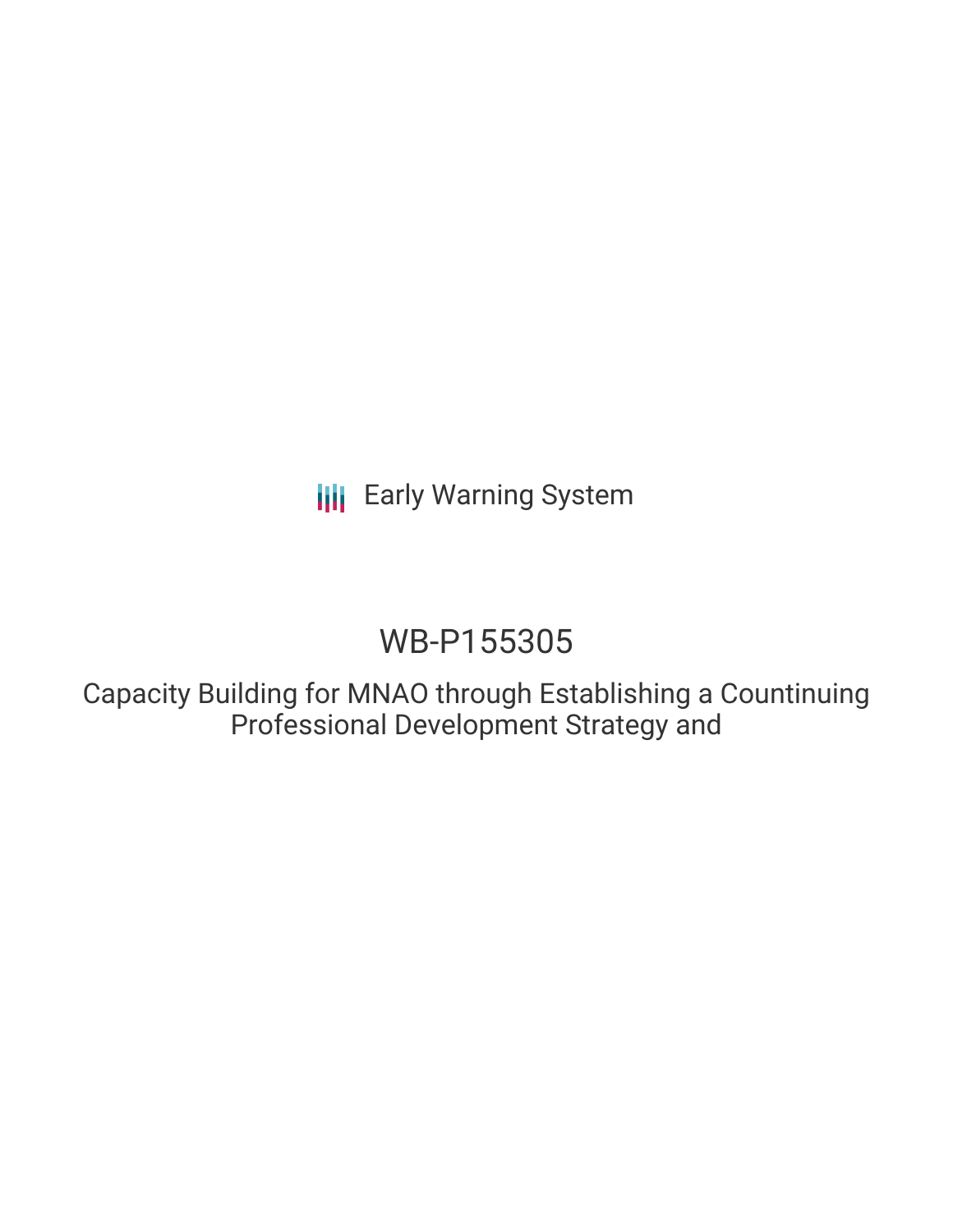

## Early Warning System Capacity Building for MNAO through Establishing a Countinuing Professional Development Strategy and

#### **Quick Facts**

| <b>Countries</b>              | Mongolia                                  |
|-------------------------------|-------------------------------------------|
| <b>Financial Institutions</b> | World Bank (WB)                           |
| <b>Status</b>                 | Active                                    |
| <b>Bank Risk Rating</b>       | С                                         |
| <b>Voting Date</b>            | 2016-01-22                                |
| <b>Borrower</b>               | Ministry of Finance - Mongolia            |
| <b>Sectors</b>                | Law and Government, Technical Cooperation |
| <b>Investment Type(s)</b>     | Grant                                     |
| <b>Project Cost (USD)</b>     | $$0.38$ million                           |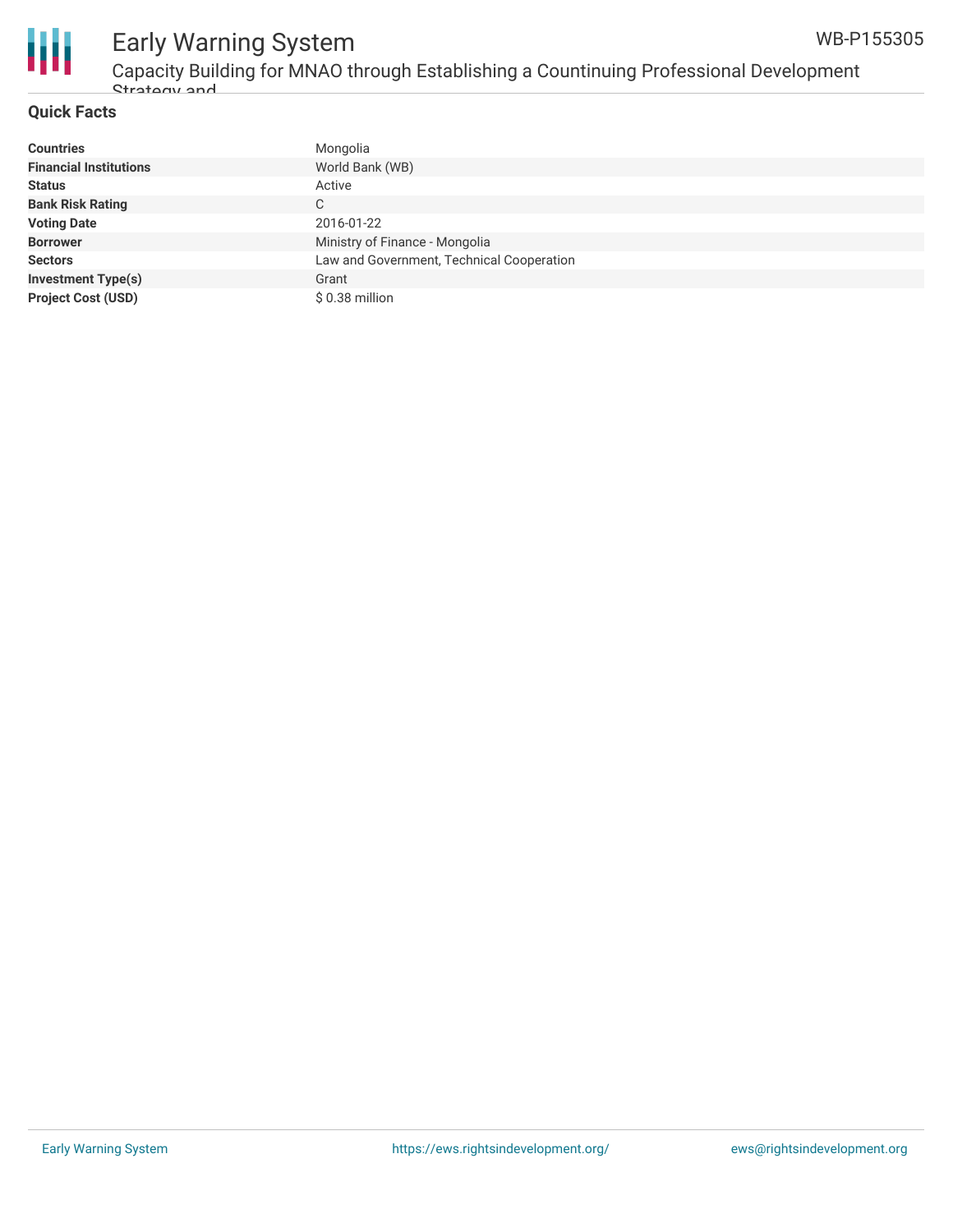



# Early Warning System Capacity Building for MNAO through Establishing a Countinuing Professional Development Strategy and

### **Project Description**

This project funds improvement to the Mongolian National Audit Office in the areas of financial auditing and auditing firm contracting and oversight.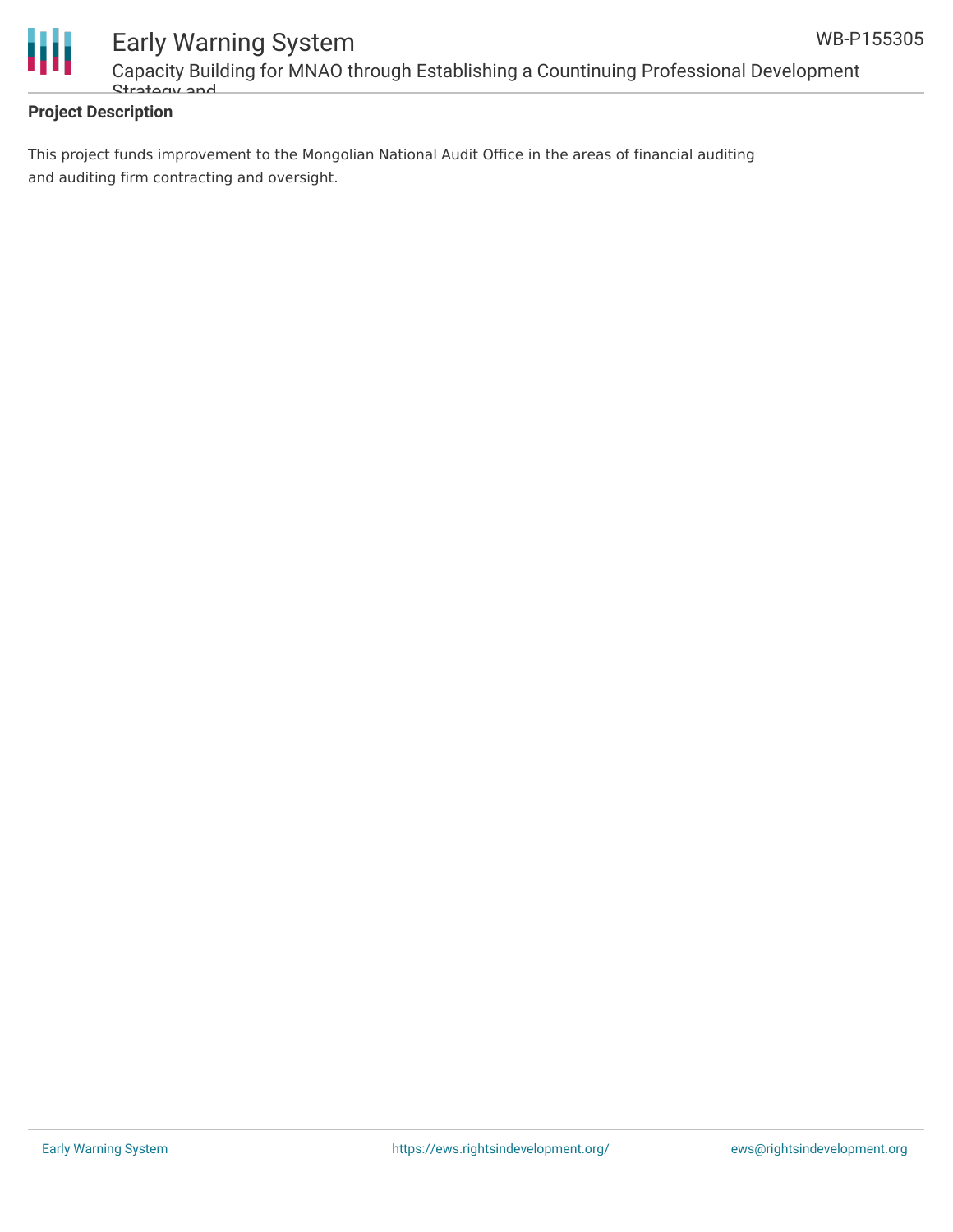

# Early Warning System

Capacity Building for MNAO through Establishing a Countinuing Professional Development Strategy and

### **Investment Description**

World Bank (WB)

The Supreme Audit Institutions Capacity Development Fund is providing the full grant amount of \$0.38 million.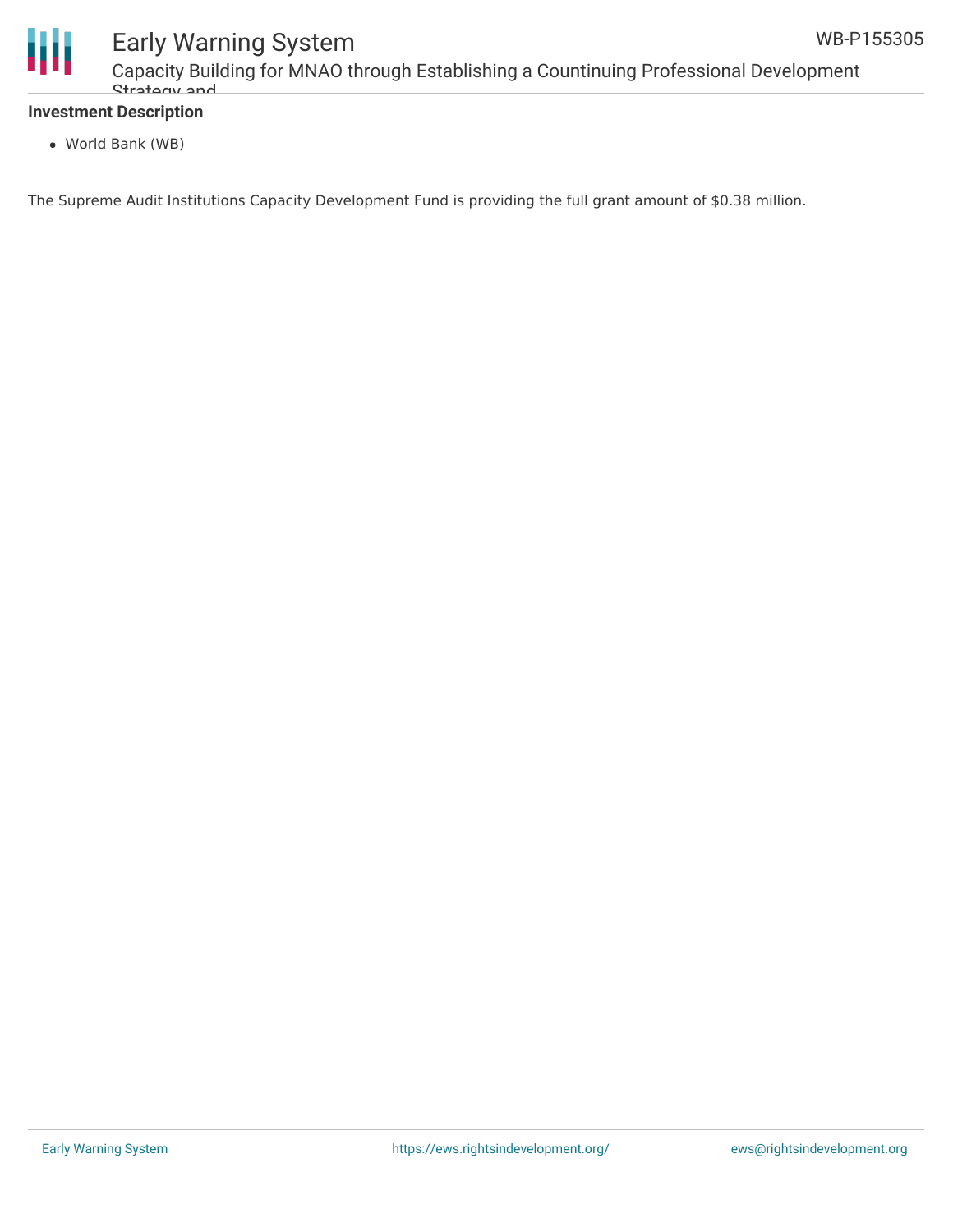

### **Contact Information**

World Bank: Contact: Regis Thomas Cunningham Title: Sr Financial Management Specia Tel: 5788+7610 / Email: rcunningham@worldbank.org Contact: Badamchimeg Dondog Title: Financial Management Analyst Tel: 5725+8240 / Email: bdondog@worldbank.org

Borrower/Client/Recipient: Name: Ministry of Finance Contact: Khurelbaatar Gantsogt Title: State Secretary Tel: +976-51-2644346 Email: gantsogt\_kh@mof.gov.mn

Implementing Agencies: Name: Mongolia National Audit Office Contact: Bayarmaa Khorjav Title: Manager, Strategy and Planning Department Tel: 976-99156639 Email: horjav@yahoo.com

ACCOUNTABILITY MECHANISM OF WORLD BANK

The World Bank Inspection Panel is the independent complaint mechanism and fact-finding body for people who believe they are likely to be, or have been, adversely affected by a World Bank-financed project. If you submit a complaint to the Inspection Panel, they may investigate to assess whether the World Bank is following its own policies and procedures for preventing harm to people or the environment. You can contact the Inspection Panel or submit a complaint by emailing ipanel@worldbank.org. You can learn more about the Inspection Panel and how to file a complaint at: http://ewebapps.worldbank.org/apps/ip/Pages/Home.aspx.